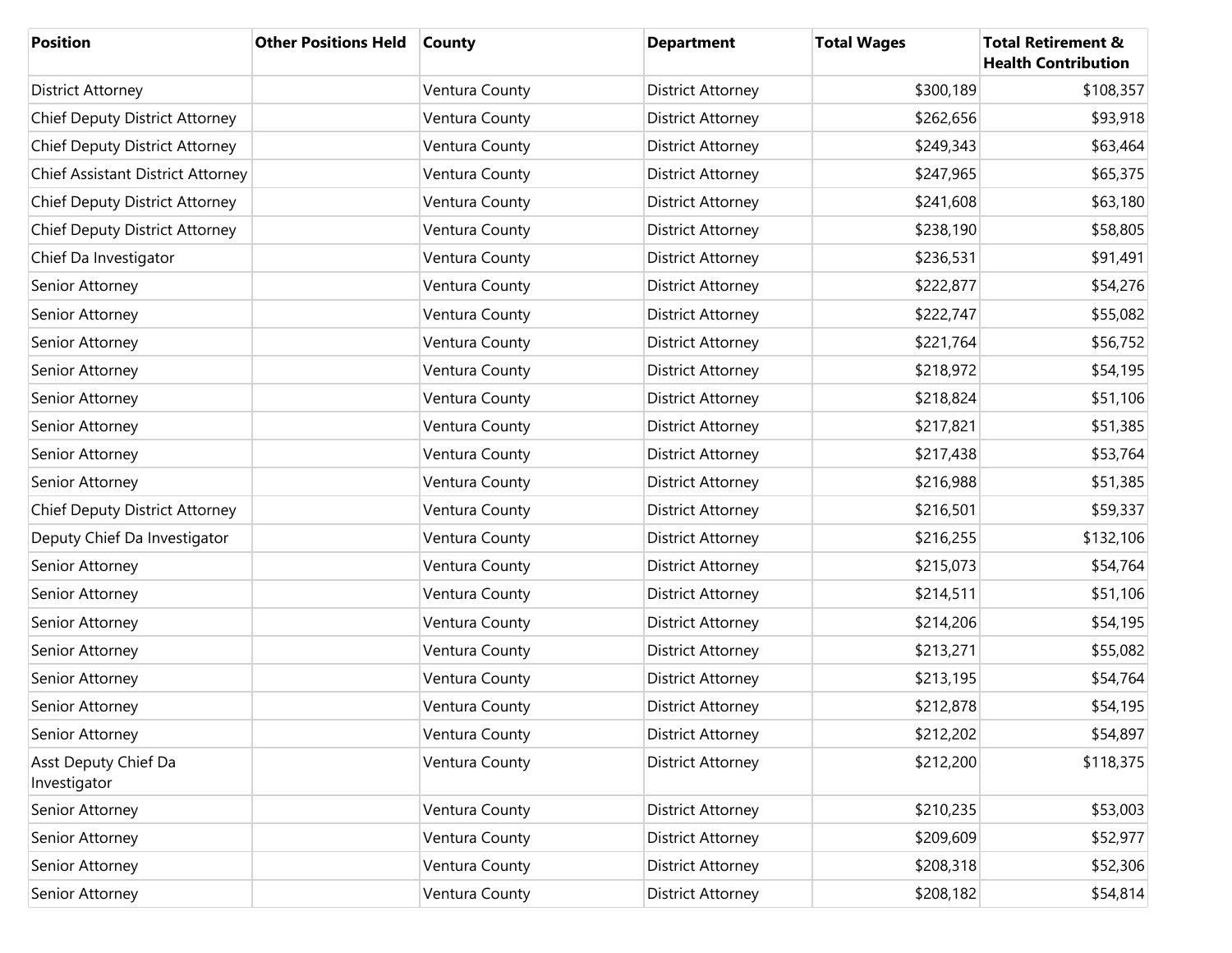| Senior Attorney                      | Ventura County | District Attorney        | \$207,942 | \$54,329  |
|--------------------------------------|----------------|--------------------------|-----------|-----------|
| Senior Attorney                      | Ventura County | District Attorney        | \$207,815 | \$51,106  |
| Senior Attorney                      | Ventura County | District Attorney        | \$206,627 | \$54,491  |
| Senior Attorney                      | Ventura County | District Attorney        | \$206,287 | \$54,333  |
| Senior Attorney                      | Ventura County | District Attorney        | \$206,228 | \$54,142  |
| Senior Attorney                      | Ventura County | District Attorney        | \$205,522 | \$49,105  |
| Senior Attorney                      | Ventura County | <b>District Attorney</b> | \$205,471 | \$47,125  |
| Senior Attorney                      | Ventura County | District Attorney        | \$205,311 | \$52,946  |
| Senior Attorney                      | Ventura County | District Attorney        | \$204,569 | \$52,588  |
| Senior Attorney                      | Ventura County | District Attorney        | \$204,271 | \$51,549  |
| Senior Attorney                      | Ventura County | District Attorney        | \$202,158 | \$49,621  |
| Senior Attorney                      | Ventura County | District Attorney        | \$202,052 | \$47,180  |
| Senior Attorney                      | Ventura County | District Attorney        | \$201,518 | \$51,616  |
| Senior Attorney                      | Ventura County | District Attorney        | \$199,345 | \$52,943  |
| Senior Attorney                      | Ventura County | <b>District Attorney</b> | \$198,511 | \$49,621  |
| Senior Attorney                      | Ventura County | District Attorney        | \$198,130 | \$47,243  |
| Senior Attorney                      | Ventura County | District Attorney        | \$198,102 | \$51,647  |
| Senior Attorney                      | Ventura County | District Attorney        | \$197,474 | \$52,503  |
| Senior Attorney                      | Ventura County | District Attorney        | \$197,418 | \$52,305  |
| Senior Attorney                      | Ventura County | District Attorney        | \$197,342 | \$51,999  |
| Senior Attorney                      | Ventura County | District Attorney        | \$197,330 | \$49,621  |
| Senior Attorney                      | Ventura County | District Attorney        | \$196,921 | \$49,621  |
| Senior Attorney                      | Ventura County | District Attorney        | \$196,282 | \$50,120  |
| Senior Attorney                      | Ventura County | District Attorney        | \$195,895 | \$50,008  |
| Senior Attorney                      | Ventura County | District Attorney        | \$195,259 | \$52,420  |
| Asst Deputy Chief Da<br>Investigator | Ventura County | District Attorney        | \$192,417 | \$84,535  |
| Asst Deputy Chief Da<br>Investigator | Ventura County | District Attorney        | \$192,108 | \$111,878 |
| Senior Attorney                      | Ventura County | District Attorney        | \$190,516 | \$46,869  |
| Attorney III                         | Ventura County | District Attorney        | \$189,962 | \$46,888  |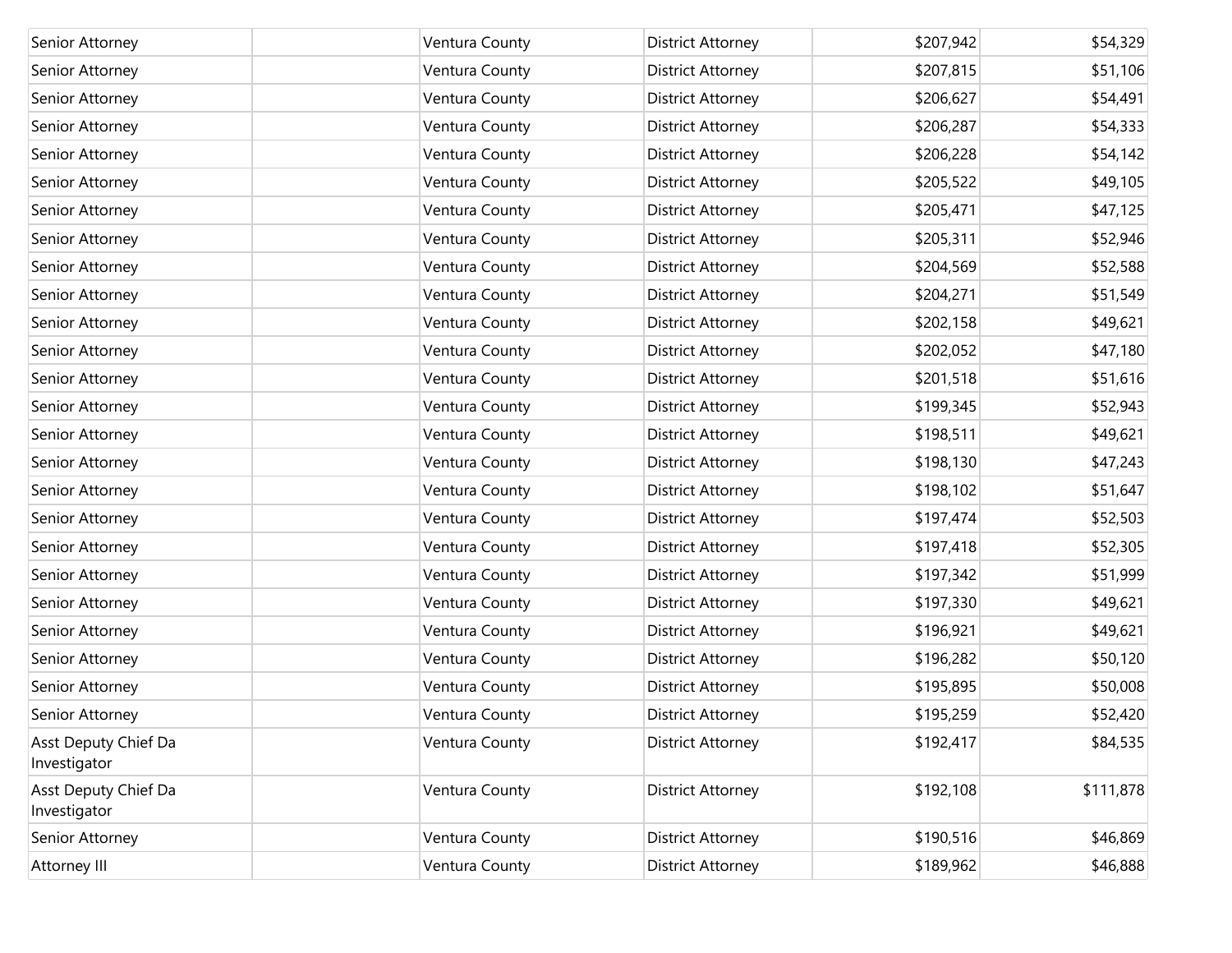| Senior District Attorney<br>Investigator | Ventura County | <b>District Attorney</b> | \$189,303 | \$109,442 |
|------------------------------------------|----------------|--------------------------|-----------|-----------|
| Senior District Attorney<br>Investigator | Ventura County | <b>District Attorney</b> | \$183,485 | \$104,658 |
| Attorney III                             | Ventura County | <b>District Attorney</b> | \$182,915 | \$45,338  |
| Senior District Attorney<br>Investigator | Ventura County | <b>District Attorney</b> | \$182,587 | \$112,280 |
| Attorney III                             | Ventura County | <b>District Attorney</b> | \$180,717 | \$37,949  |
| Attorney III                             | Ventura County | District Attorney        | \$179,936 | \$37,935  |
| Attorney III                             | Ventura County | <b>District Attorney</b> | \$179,261 | \$47,717  |
| Senior District Attorney<br>Investigator | Ventura County | <b>District Attorney</b> | \$178,845 | \$103,044 |
| Senior District Attorney<br>Investigator | Ventura County | <b>District Attorney</b> | \$178,582 | \$109,554 |
| Attorney III                             | Ventura County | <b>District Attorney</b> | \$177,270 | \$41,810  |
| <b>Attorney III</b>                      | Ventura County | <b>District Attorney</b> | \$176,691 | \$46,537  |
| Senior District Attorney<br>Investigator | Ventura County | <b>District Attorney</b> | \$176,038 | \$101,219 |
| Attorney III                             | Ventura County | <b>District Attorney</b> | \$175,833 | \$46,664  |
| Attorney III                             | Ventura County | <b>District Attorney</b> | \$175,309 | \$37,132  |
| Senior Attorney                          | Ventura County | <b>District Attorney</b> | \$175,290 | \$49,228  |
| Attorney III                             | Ventura County | <b>District Attorney</b> | \$174,532 | \$47,167  |
| Attorney III                             | Ventura County | <b>District Attorney</b> | \$173,596 | \$37,949  |
| Manager-Sheriff Info Systems             | Ventura County | <b>District Attorney</b> | \$173,303 | \$50,038  |
| <b>Attorney III</b>                      | Ventura County | <b>District Attorney</b> | \$172,571 | \$47,718  |
| Attorney III                             | Ventura County | <b>District Attorney</b> | \$172,385 | \$45,338  |
| District Attorney Investigator II        | Ventura County | <b>District Attorney</b> | \$171,712 | \$98,110  |
| Senior District Attorney<br>Investigator | Ventura County | <b>District Attorney</b> | \$171,189 | \$104,412 |
| District Attorney Investigator II        | Ventura County | <b>District Attorney</b> | \$170,854 | \$98,423  |
| District Attorney Investigator III       | Ventura County | <b>District Attorney</b> | \$170,658 | \$83,923  |
| District Attorney Investigator III       | Ventura County | <b>District Attorney</b> | \$170,471 | \$101,079 |
| District Attorney Investigator III       | Ventura County | <b>District Attorney</b> | \$170,104 | \$97,749  |
| Attorney III                             | Ventura County | <b>District Attorney</b> | \$169,598 | \$45,338  |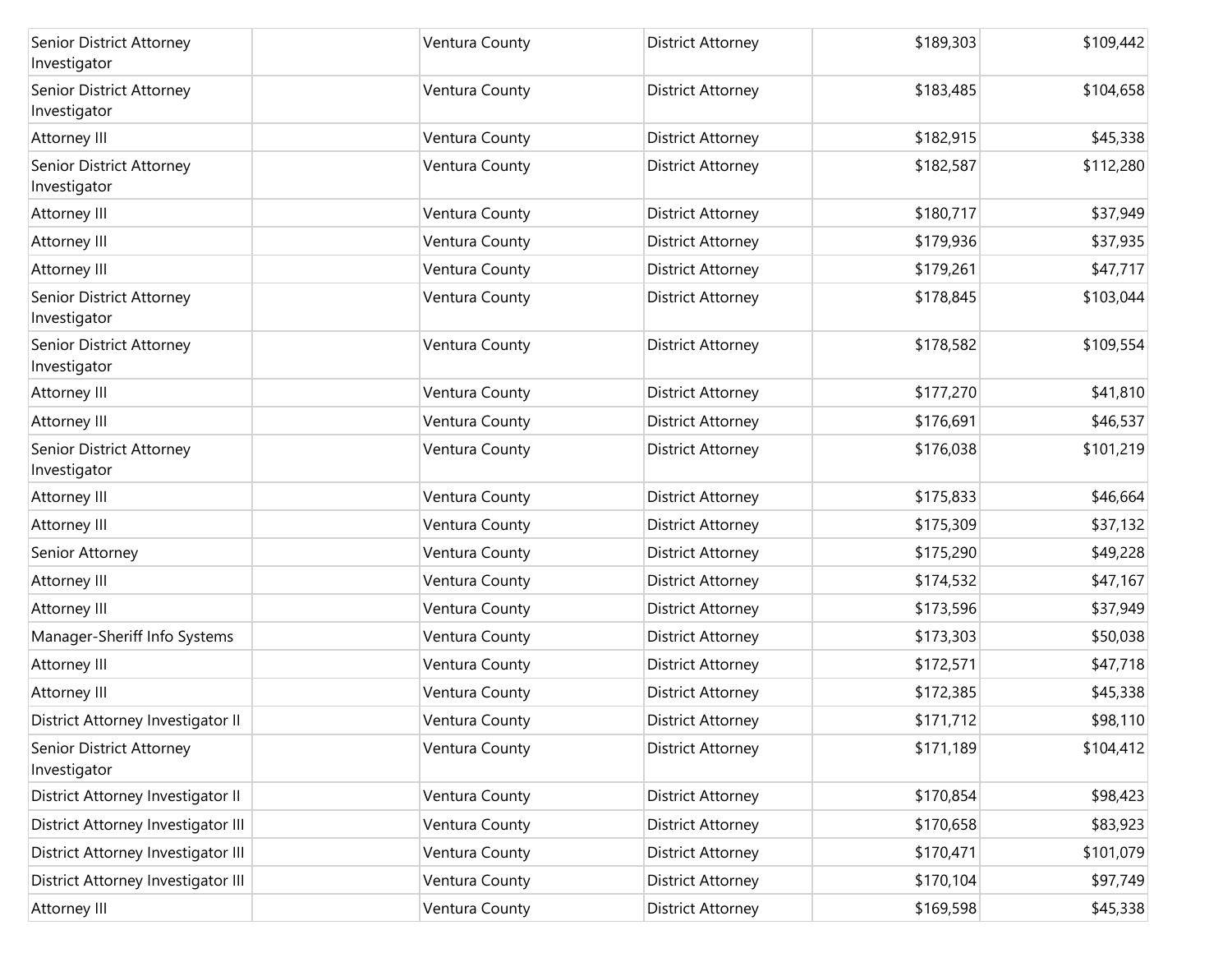| Attorney III                       | Ventura County | <b>District Attorney</b> | \$168,746 | \$37,592 |
|------------------------------------|----------------|--------------------------|-----------|----------|
| District Attorney Investigator II  | Ventura County | <b>District Attorney</b> | \$168,589 | \$97,348 |
| Attorney III                       | Ventura County | <b>District Attorney</b> | \$167,850 | \$45,338 |
| District Attorney Investigator III | Ventura County | <b>District Attorney</b> | \$167,505 | \$94,330 |
| District Attorney Investigator III | Ventura County | <b>District Attorney</b> | \$166,917 | \$98,448 |
| Attorney III                       | Ventura County | <b>District Attorney</b> | \$164,452 | \$37,949 |
| Attorney III                       | Ventura County | <b>District Attorney</b> | \$163,302 | \$37,949 |
| District Attorney Investigator II  | Ventura County | <b>District Attorney</b> | \$162,695 | \$81,650 |
| District Attorney Investigator II  | Ventura County | <b>District Attorney</b> | \$162,110 | \$94,394 |
| District Attorney Investigator II  | Ventura County | <b>District Attorney</b> | \$161,584 | \$93,795 |
| Attorney III                       | Ventura County | <b>District Attorney</b> | \$161,184 | \$32,928 |
| District Attorney Investigator III | Ventura County | <b>District Attorney</b> | \$160,689 | \$97,808 |
| District Attorney Investigator II  | Ventura County | <b>District Attorney</b> | \$159,688 | \$81,650 |
| District Attorney Investigator II  | Ventura County | <b>District Attorney</b> | \$159,093 | \$92,061 |
| District Attorney Investigator II  | Ventura County | <b>District Attorney</b> | \$158,117 | \$90,107 |
| District Attorney Investigator III | Ventura County | <b>District Attorney</b> | \$157,992 | \$97,207 |
| District Attorney Investigator II  | Ventura County | <b>District Attorney</b> | \$157,570 | \$92,988 |
| District Attorney Investigator II  | Ventura County | <b>District Attorney</b> | \$157,118 | \$92,960 |
| Senior Attorney                    | Ventura County | <b>District Attorney</b> | \$153,980 | \$36,084 |
| Attorney III                       | Ventura County | <b>District Attorney</b> | \$153,161 | \$34,284 |
| District Attorney Investigator II  | Ventura County | <b>District Attorney</b> | \$153,125 | \$75,951 |
| District Attorney Investigator II  | Ventura County | <b>District Attorney</b> | \$153,079 | \$90,080 |
| District Attorney Investigator II  | Ventura County | <b>District Attorney</b> | \$150,648 | \$94,624 |
| Attorney III                       | Ventura County | <b>District Attorney</b> | \$150,412 | \$37,068 |
| District Attorney Investigator II  | Ventura County | <b>District Attorney</b> | \$150,243 | \$94,689 |
| District Attorney Investigator II  | Ventura County | <b>District Attorney</b> | \$150,047 | \$94,539 |
| District Attorney Investigator II  | Ventura County | <b>District Attorney</b> | \$148,914 | \$94,186 |
| Attorney III                       | Ventura County | <b>District Attorney</b> | \$148,817 | \$35,998 |
| Attorney III                       | Ventura County | <b>District Attorney</b> | \$148,272 | \$36,521 |
| Senior Attorney                    | Ventura County | <b>District Attorney</b> | \$145,905 | \$35,080 |
| Attorney III                       | Ventura County | <b>District Attorney</b> | \$145,804 | \$37,123 |
| <b>Manager Accounting I</b>        | Ventura County | <b>District Attorney</b> | \$144,158 | \$40,622 |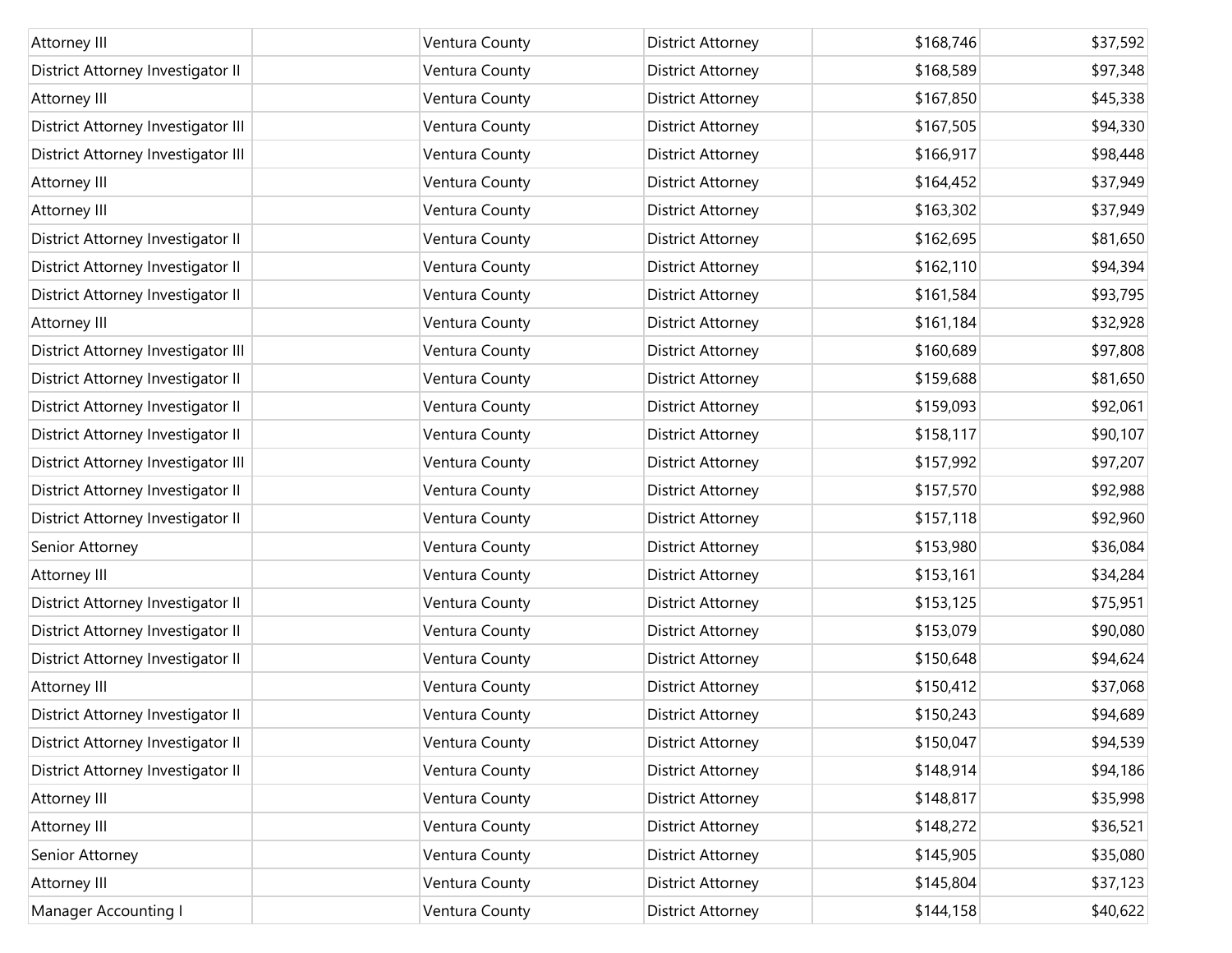| Attorney III                       | Ventura County | <b>District Attorney</b> | \$143,988 | \$36,778 |
|------------------------------------|----------------|--------------------------|-----------|----------|
| District Attorney Investigator II  | Ventura County | <b>District Attorney</b> | \$143,006 | \$81,650 |
| District Attorney Investigator II  | Ventura County | <b>District Attorney</b> | \$142,662 | \$87,403 |
| District Attorney Investigator II  | Ventura County | District Attorney        | \$141,809 | \$73,185 |
| District Attorney Investigator II  | Ventura County | <b>District Attorney</b> | \$141,617 | \$89,107 |
| District Attorney Investigator II  | Ventura County | District Attorney        | \$141,201 | \$93,134 |
| Attorney III                       | Ventura County | <b>District Attorney</b> | \$140,977 | \$36,651 |
| Attorney III                       | Ventura County | <b>District Attorney</b> | \$140,254 | \$36,782 |
| District Attorney Investigator III | Ventura County | <b>District Attorney</b> | \$139,908 | \$93,548 |
| Attorney III                       | Ventura County | District Attorney        | \$139,859 | \$36,947 |
| Attorney III                       | Ventura County | <b>District Attorney</b> | \$135,484 | \$36,426 |
| District Attorney Investigator I   | Ventura County | District Attorney        | \$133,881 | \$81,916 |
| Attorney III                       | Ventura County | <b>District Attorney</b> | \$131,817 | \$36,628 |
| District Attorney Investigator II  | Ventura County | District Attorney        | \$131,254 | \$68,277 |
| Staff/Services Manager III         | Ventura County | <b>District Attorney</b> | \$130,422 | \$42,634 |
| Staff/Services Manager III         | Ventura County | District Attorney        | \$130,289 | \$42,877 |
| District Attorney Investigator II  | Ventura County | <b>District Attorney</b> | \$129,900 | \$82,123 |
| Forensic Accountant                | Ventura County | <b>District Attorney</b> | \$127,109 | \$41,276 |
| Attorney II                        | Ventura County | <b>District Attorney</b> | \$126,527 | \$34,866 |
| Attorney II                        | Ventura County | District Attorney        | \$124,350 | \$34,512 |
| District Attorney Investigator II  | Ventura County | <b>District Attorney</b> | \$123,861 | \$85,386 |
| Attorney II                        | Ventura County | District Attorney        | \$122,927 | \$34,512 |
| Staff/Services Manager III         | Ventura County | <b>District Attorney</b> | \$122,417 | \$37,539 |
| District Attorney Investigator II  | Ventura County | District Attorney        | \$121,686 | \$73,447 |
| District Attorney Investigator II  | Ventura County | <b>District Attorney</b> | \$121,448 | \$76,724 |
| Senior Program Administrator       | Ventura County | <b>District Attorney</b> | \$114,982 | \$35,170 |
| Staff/Services Manager III         | Ventura County | <b>District Attorney</b> | \$112,758 | \$42,190 |
| Attorney II                        | Ventura County | <b>District Attorney</b> | \$108,864 | \$31,382 |
| Attorney III                       | Ventura County | <b>District Attorney</b> | \$108,653 | \$36,616 |
| Program Administrator III          | Ventura County | <b>District Attorney</b> | \$107,824 | \$34,328 |
| Office Systems Coordinator IV      | Ventura County | <b>District Attorney</b> | \$107,183 | \$45,207 |
| Staff/Services Manager II          | Ventura County | District Attorney        | \$106,529 | \$37,880 |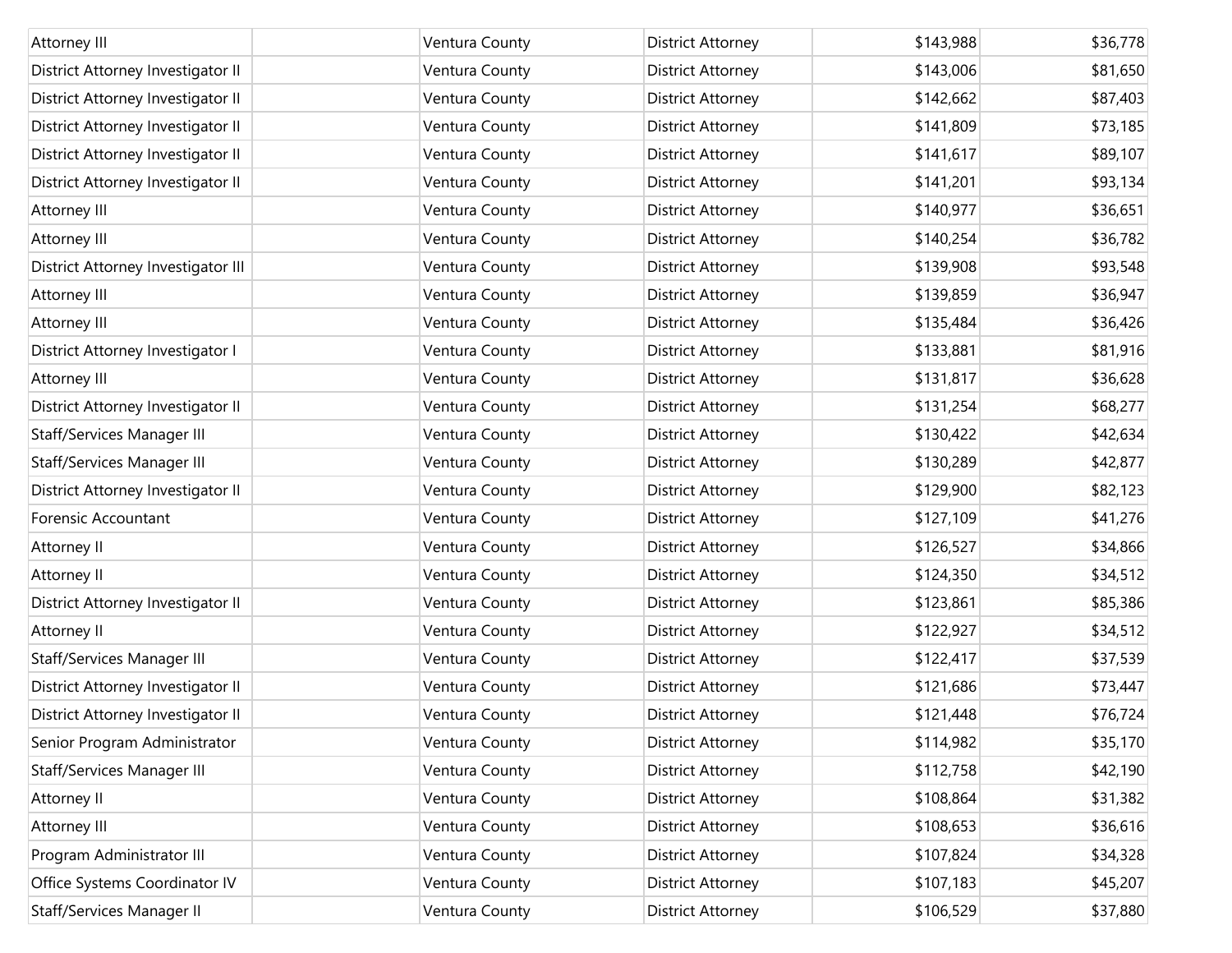| Senior Attorney                    | Ventura County | <b>District Attorney</b> | \$105,936 | \$28,930 |
|------------------------------------|----------------|--------------------------|-----------|----------|
| Attorney II                        | Ventura County | District Attorney        | \$105,866 | \$31,162 |
| Attorney II                        | Ventura County | District Attorney        | \$105,226 | \$31,162 |
| Attorney II                        | Ventura County | District Attorney        | \$104,579 | \$27,518 |
| Office Systems Coordinator III     | Ventura County | District Attorney        | \$97,252  | \$41,242 |
| Program Assistant                  | Ventura County | District Attorney        | \$96,954  | \$36,973 |
| Staff/Services Manager III         | Ventura County | <b>District Attorney</b> | \$96,556  | \$33,084 |
| Welfare Investigator III           | Ventura County | District Attorney        | \$96,477  | \$65,000 |
| Attorney II                        | Ventura County | District Attorney        | \$95,506  | \$28,646 |
| Attorney III                       | Ventura County | District Attorney        | \$93,847  | \$24,604 |
| Attorney II                        | Ventura County | District Attorney        | \$93,794  | \$27,855 |
| Program Assistant-Ne               | Ventura County | District Attorney        | \$91,883  | \$32,872 |
| Senior Program Administrator       | Ventura County | District Attorney        | \$91,043  | \$28,577 |
| Office Systems Coordinator III     | Ventura County | District Attorney        | \$90,711  | \$40,715 |
| Attorney III                       | Ventura County | District Attorney        | \$90,022  | \$30,615 |
| Senior Accountant                  | Ventura County | District Attorney        | \$89,779  | \$36,686 |
| Office Systems Coordinator III     | Ventura County | District Attorney        | \$89,464  | \$41,603 |
| Attorney III                       | Ventura County | District Attorney        | \$88,340  | \$30,615 |
| Attorney II                        | Ventura County | District Attorney        | \$87,290  | \$24,306 |
| Management Assistant IV -<br>Legal | Ventura County | District Attorney        | \$86,668  | \$35,514 |
| Attorney I                         | Ventura County | District Attorney        | \$85,553  | \$28,432 |
| Management Assistant IV -<br>Legal | Ventura County | District Attorney        | \$84,547  | \$34,165 |
| District Attorney Investigator II  | Ventura County | District Attorney        | \$82,972  | \$21,389 |
| Office Systems Coordinator IV      | Ventura County | District Attorney        | \$82,278  | \$31,247 |
| Office Systems Coordinator II      | Ventura County | District Attorney        | \$81,956  | \$33,117 |
| Attorney I                         | Ventura County | District Attorney        | \$81,713  | \$20,578 |
| Administrative Assistant I         | Ventura County | District Attorney        | \$81,332  | \$32,837 |
| Senior Paralegal                   | Ventura County | District Attorney        | \$80,460  | \$33,751 |
| Management Assistant IV -<br>Legal | Ventura County | District Attorney        | \$80,421  | \$33,750 |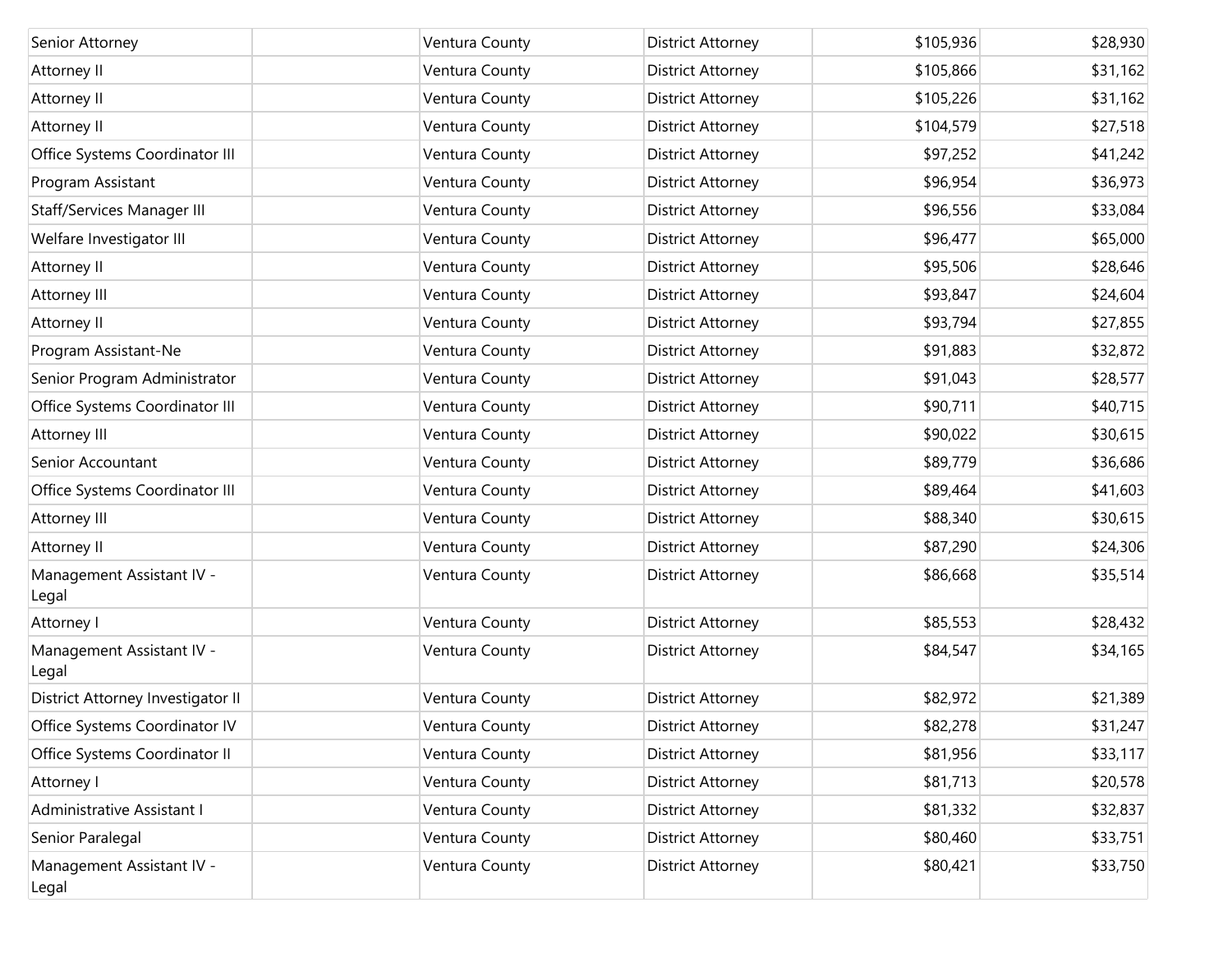| Senior Paralegal                  | Ventura County | <b>District Attorney</b> | \$80,267 | \$34,098 |
|-----------------------------------|----------------|--------------------------|----------|----------|
| Administrative Assistant IV       | Ventura County | <b>District Attorney</b> | \$80,011 | \$34,572 |
| Administrative Assistant II       | Ventura County | <b>District Attorney</b> | \$79,417 | \$33,454 |
| Administrative Assistant I        | Ventura County | <b>District Attorney</b> | \$78,823 | \$37,058 |
| Staff/Services Manager III        | Ventura County | <b>District Attorney</b> | \$78,094 | \$35,513 |
| Administrative Assistant II       | Ventura County | <b>District Attorney</b> | \$77,389 | \$32,656 |
| District Attorney Investigator II | Ventura County | <b>District Attorney</b> | \$77,241 | \$48,437 |
| Office Systems Coordinator I      | Ventura County | <b>District Attorney</b> | \$76,533 | \$31,838 |
| Office Systems Coordinator IV     | Ventura County | <b>District Attorney</b> | \$75,617 | \$29,857 |
| Attorney III                      | Ventura County | <b>District Attorney</b> | \$75,460 | \$29,840 |
| Administrative Assistant I        | Ventura County | <b>District Attorney</b> | \$73,069 | \$31,687 |
| Attorney III                      | Ventura County | <b>District Attorney</b> | \$72,975 | \$29,840 |
| Victim Advocate III               | Ventura County | <b>District Attorney</b> | \$72,641 | \$31,395 |
| Administrative Assistant III      | Ventura County | <b>District Attorney</b> | \$72,347 | \$36,790 |
| Management Assistant III-Legal    | Ventura County | <b>District Attorney</b> | \$71,617 | \$34,927 |
| Senior Paralegal                  | Ventura County | <b>District Attorney</b> | \$71,434 | \$27,802 |
| Office Systems Coordinator II     | Ventura County | <b>District Attorney</b> | \$70,954 | \$29,239 |
| District Attorney Investigator II | Ventura County | <b>District Attorney</b> | \$70,496 | \$19,196 |
| <b>Small Claims Advisor</b>       | Ventura County | <b>District Attorney</b> | \$70,116 | \$28,217 |
| <b>Clerical Supervisor III</b>    | Ventura County | <b>District Attorney</b> | \$70,108 | \$29,830 |
| <b>Small Claims Advisor</b>       | Ventura County | <b>District Attorney</b> | \$69,742 | \$33,799 |
| Paralegal                         | Ventura County | District Attorney        | \$69,652 | \$31,494 |
| Management Assistant III-Legal    | Ventura County | <b>District Attorney</b> | \$67,321 | \$30,022 |
| Clerical Supervisor III           | Ventura County | District Attorney        | \$66,817 | \$35,146 |
| Victim Advocate III               | Ventura County | <b>District Attorney</b> | \$66,747 | \$30,153 |
| Paralegal                         | Ventura County | <b>District Attorney</b> | \$66,183 | \$34,999 |
| Paralegal                         | Ventura County | <b>District Attorney</b> | \$65,316 | \$33,613 |
| Legal Processing Assistant III    | Ventura County | <b>District Attorney</b> | \$64,703 | \$29,544 |
| Management Assistant II - Legal   | Ventura County | <b>District Attorney</b> | \$64,387 | \$29,574 |
| Investigative Assistant III       | Ventura County | <b>District Attorney</b> | \$64,217 | \$32,515 |
| Legal Processing Assistant III    | Ventura County | <b>District Attorney</b> | \$63,706 | \$32,750 |
| Clerical Supervisor III           | Ventura County | District Attorney        | \$63,367 | \$29,807 |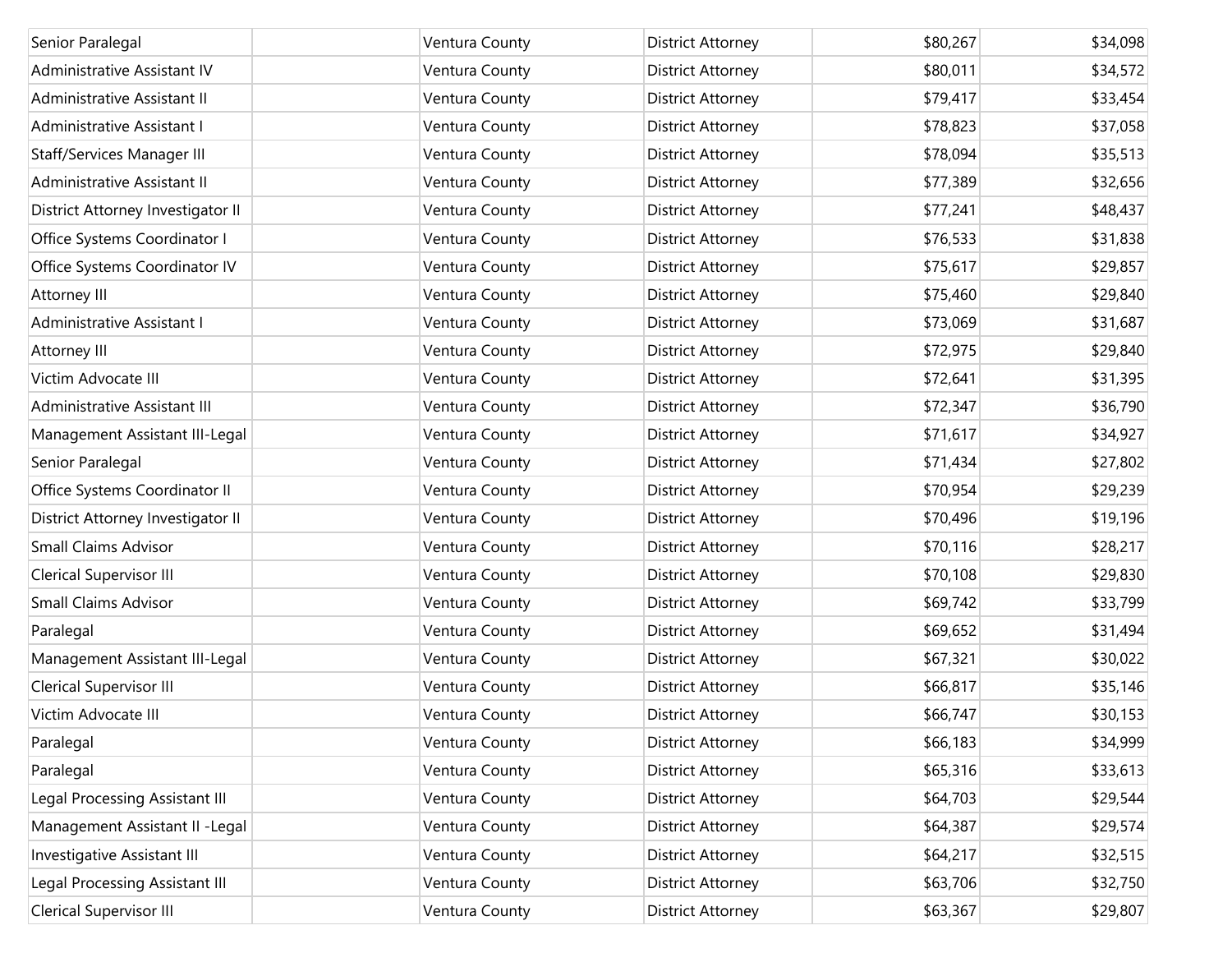| Legal Processing Assistant III     | Ventura County | <b>District Attorney</b> | \$62,972 | \$29,692 |
|------------------------------------|----------------|--------------------------|----------|----------|
| Victim Advocate II                 | Ventura County | District Attorney        | \$62,612 | \$31,646 |
| County Worker-Extra Help-Z         | Ventura County | <b>District Attorney</b> | \$62,137 | \$8,165  |
|                                    |                |                          |          |          |
| Investigative Assistant III        | Ventura County | District Attorney        | \$61,374 | \$28,431 |
| Legal Processing Assistant III     | Ventura County | <b>District Attorney</b> | \$61,373 | \$29,365 |
| Paralegal                          | Ventura County | District Attorney        | \$61,194 | \$33,841 |
| <b>Investigative Assistant III</b> | Ventura County | <b>District Attorney</b> | \$61,067 | \$26,354 |
| Legal Processing Assistant III     | Ventura County | District Attorney        | \$60,806 | \$32,236 |
| Legal Processing Assistant II      | Ventura County | District Attorney        | \$60,607 | \$24,306 |
| Victim Advocate II                 | Ventura County | District Attorney        | \$60,594 | \$27,692 |
| Office Assistant IV                | Ventura County | <b>District Attorney</b> | \$60,322 | \$27,542 |
| Legal Processing Assistant III     | Ventura County | District Attorney        | \$60,154 | \$27,615 |
| Legal Processing Assistant II      | Ventura County | <b>District Attorney</b> | \$59,469 | \$28,268 |
| Investigative Assistant III        | Ventura County | District Attorney        | \$59,468 | \$30,467 |
| Victim Advocate II                 | Ventura County | <b>District Attorney</b> | \$59,421 | \$30,757 |
| Legal Processing Assistant III     | Ventura County | District Attorney        | \$59,085 | \$33,952 |
| Investigative Assistant III        | Ventura County | <b>District Attorney</b> | \$58,588 | \$33,378 |
| Victim Advocate II                 | Ventura County | District Attorney        | \$58,542 | \$32,351 |
| District Attorney Investigator I   | Ventura County | <b>District Attorney</b> | \$58,474 | \$25,337 |
| Victim Advocate II                 | Ventura County | District Attorney        | \$58,060 | \$22,833 |
| Legal Processing Assistant III     | Ventura County | <b>District Attorney</b> | \$57,611 | \$32,023 |
| Investigative Assistant III        | Ventura County | District Attorney        | \$57,214 | \$29,066 |
| Legal Processing Assistant II      | Ventura County | <b>District Attorney</b> | \$56,327 | \$25,395 |
| Administrative Assistant I         | Ventura County | District Attorney        | \$56,124 | \$29,106 |
| Legal Processing Assistant II      | Ventura County | <b>District Attorney</b> | \$56,048 | \$31,217 |
| Investigative Assistant III        | Ventura County | <b>District Attorney</b> | \$55,582 | \$32,555 |
| Administrative Assistant II        | Ventura County | <b>District Attorney</b> | \$55,153 | \$23,485 |
| Legal Processing Assistant II      | Ventura County | <b>District Attorney</b> | \$55,055 | \$31,341 |
| Legal Processing Assistant III     | Ventura County | <b>District Attorney</b> | \$54,000 | \$27,461 |
| Investigative Assistant III        | Ventura County | <b>District Attorney</b> | \$53,506 | \$32,677 |
| Victim Advocate II                 | Ventura County | <b>District Attorney</b> | \$53,465 | \$23,074 |
| Victim Advocate II                 | Ventura County | <b>District Attorney</b> | \$53,058 | \$22,270 |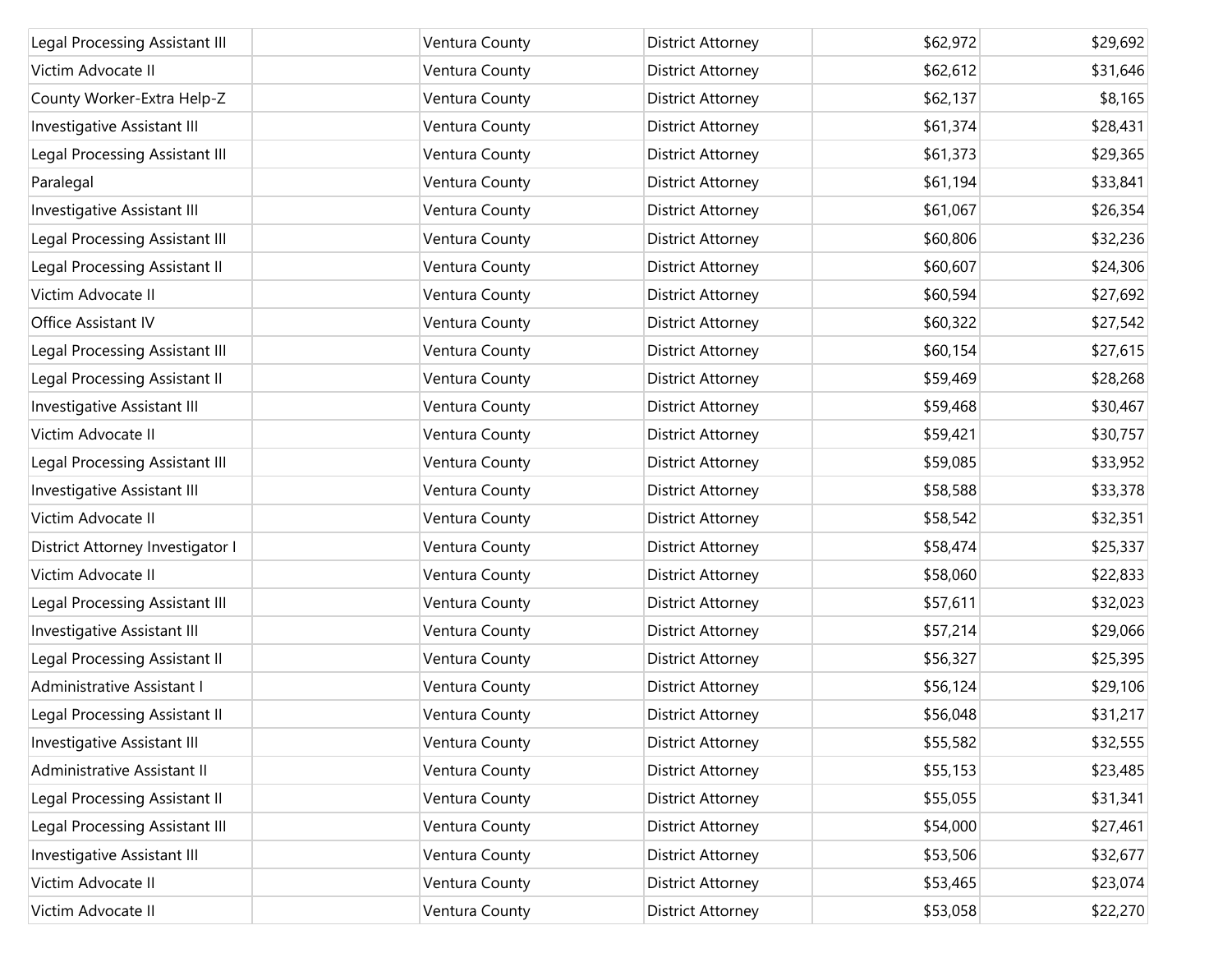| Office Assistant III           | Ventura County | <b>District Attorney</b> | \$52,979 | \$27,436 |
|--------------------------------|----------------|--------------------------|----------|----------|
| Legal Processing Assistant II  | Ventura County | <b>District Attorney</b> | \$52,594 | \$23,564 |
| Investigative Assistant III    | Ventura County | <b>District Attorney</b> | \$52,194 | \$22,730 |
| Office Assistant IV            | Ventura County | <b>District Attorney</b> | \$51,951 | \$26,433 |
| Paralegal                      | Ventura County | <b>District Attorney</b> | \$51,847 | \$22,312 |
| Office Assistant III           | Ventura County | <b>District Attorney</b> | \$51,654 | \$26,136 |
| Info Processing Operator IV    | Ventura County | <b>District Attorney</b> | \$51,456 | \$30,405 |
| Legal Processing Assistant III | Ventura County | <b>District Attorney</b> | \$51,285 | \$23,664 |
| Victim Advocate II             | Ventura County | <b>District Attorney</b> | \$51,131 | \$23,060 |
| Legal Processing Assistant III | Ventura County | <b>District Attorney</b> | \$50,604 | \$22,652 |
| Info Processing Operator IV    | Ventura County | <b>District Attorney</b> | \$50,299 | \$26,347 |
| Administrative Assistant I     | Ventura County | <b>District Attorney</b> | \$49,813 | \$23,669 |
| Investigative Assistant III    | Ventura County | <b>District Attorney</b> | \$49,105 | \$26,257 |
| Victim Advocate II             | Ventura County | <b>District Attorney</b> | \$48,724 | \$20,905 |
| Victim Advocate II             | Ventura County | <b>District Attorney</b> | \$48,132 | \$24,940 |
| Management Assistant III-Legal | Ventura County | <b>District Attorney</b> | \$47,731 | \$27,855 |
| Victim Advocate II             | Ventura County | <b>District Attorney</b> | \$47,656 | \$21,433 |
| Victim Advocate II             | Ventura County | <b>District Attorney</b> | \$46,748 | \$21,433 |
| Accounting Assistant II        | Ventura County | <b>District Attorney</b> | \$46,707 | \$25,573 |
| Victim Advocate II             | Ventura County | <b>District Attorney</b> | \$46,506 | \$21,894 |
| Legal Processing Assistant II  | Ventura County | <b>District Attorney</b> | \$45,957 | \$20,851 |
| County Worker-Extra Help-Z     | Ventura County | <b>District Attorney</b> | \$45,505 | \$0      |
| Legal Processing Assistant II  | Ventura County | <b>District Attorney</b> | \$44,642 | \$22,165 |
| Legal Processing Assistant II  | Ventura County | <b>District Attorney</b> | \$44,635 | \$30,558 |
| Attorney III                   | Ventura County | <b>District Attorney</b> | \$44,491 | \$11,860 |
| Legal Processing Assistant III | Ventura County | <b>District Attorney</b> | \$44,189 | \$21,848 |
| Victim Advocate II             | Ventura County | <b>District Attorney</b> | \$43,672 | \$21,453 |
| Legal Processing Assistant III | Ventura County | <b>District Attorney</b> | \$42,217 | \$24,663 |
| Legal Processing Assistant II  | Ventura County | <b>District Attorney</b> | \$41,587 | \$25,366 |
| Office Assistant II            | Ventura County | <b>District Attorney</b> | \$41,291 | \$28,432 |
| Courier II                     | Ventura County | <b>District Attorney</b> | \$40,366 | \$21,741 |
| Legal Processing Assistant II  | Ventura County | <b>District Attorney</b> | \$39,000 | \$25,218 |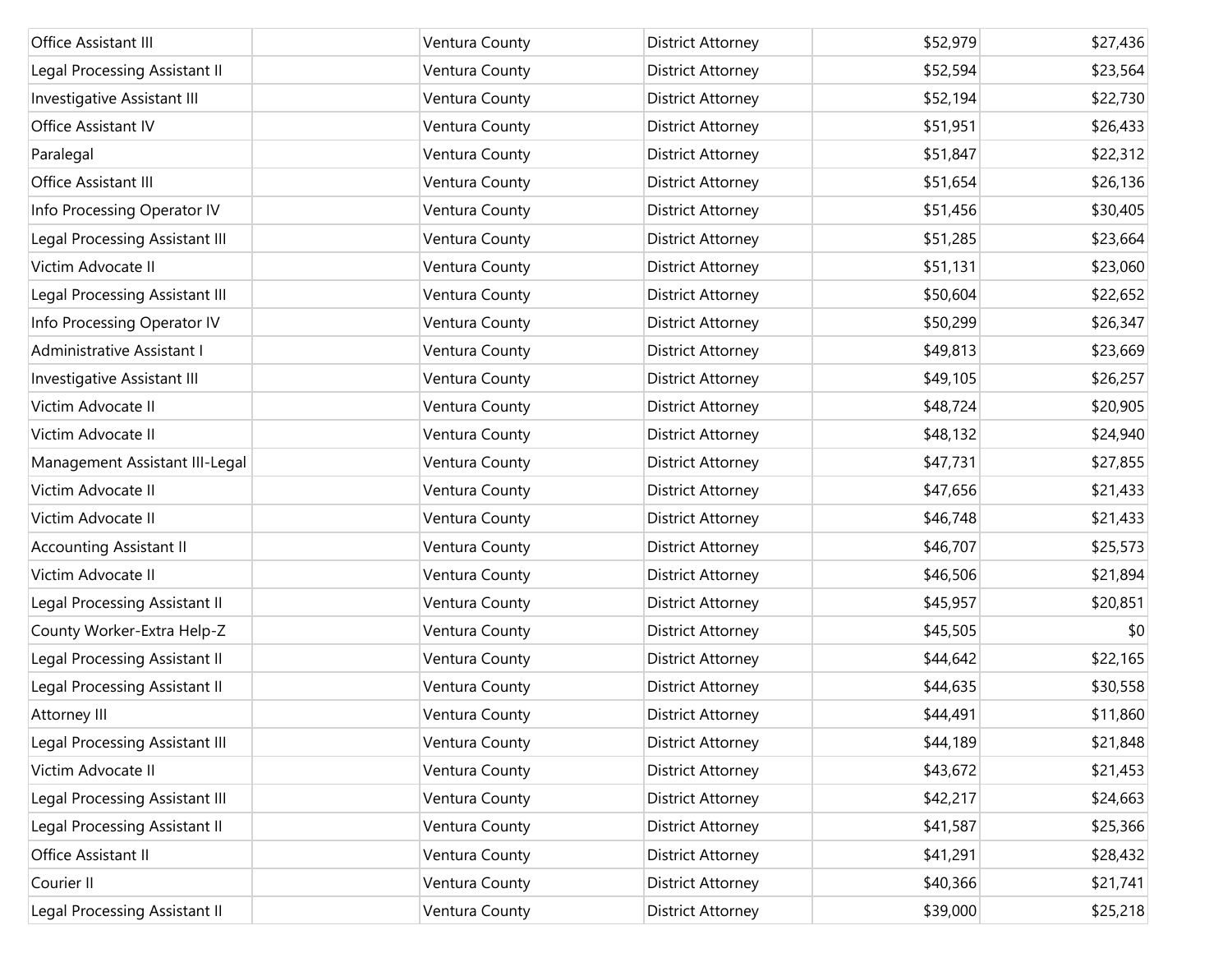| Legal Processing Assistant III               | Ventura County | <b>District Attorney</b> | \$37,390 | \$24,566 |
|----------------------------------------------|----------------|--------------------------|----------|----------|
| Legal Processing Assistant I                 | Ventura County | <b>District Attorney</b> | \$37,372 | \$19,937 |
| Victim Advocate II                           | Ventura County | <b>District Attorney</b> | \$37,200 | \$17,446 |
| Victim Advocate II                           | Ventura County | <b>District Attorney</b> | \$35,850 | \$17,094 |
| Staff/Services Manager III                   | Ventura County | <b>District Attorney</b> | \$35,456 | \$10,957 |
| Victim Advocate II                           | Ventura County | <b>District Attorney</b> | \$34,148 | \$15,396 |
| <b>Administrative Services</b><br>Director I | Ventura County | <b>District Attorney</b> | \$33,010 | \$8,612  |
| Victim Advocate II                           | Ventura County | <b>District Attorney</b> | \$31,470 | \$20,462 |
| Legal Processing Assistant II                | Ventura County | <b>District Attorney</b> | \$31,323 | \$15,244 |
| Attorney III                                 | Ventura County | <b>District Attorney</b> | \$27,443 | \$4,425  |
| Office Assistant II                          | Ventura County | <b>District Attorney</b> | \$27,059 | \$15,646 |
| Investigative Assistant II                   | Ventura County | <b>District Attorney</b> | \$25,884 | \$10,799 |
| Legal Processing Assistant III               | Ventura County | <b>District Attorney</b> | \$25,275 | \$18,984 |
| Legal Processing Assistant I                 | Ventura County | <b>District Attorney</b> | \$17,759 | \$9,779  |
| Senior Attorney                              | Ventura County | <b>District Attorney</b> | \$16,145 | \$3,207  |
| Legal Processing Assistant II                | Ventura County | <b>District Attorney</b> | \$15,641 | \$8,383  |
| Victim Advocate I                            | Ventura County | <b>District Attorney</b> | \$14,492 | \$1,936  |
| Student Worker III                           | Ventura County | <b>District Attorney</b> | \$13,283 | \$1,797  |
| Legal Processing Assistant I                 | Ventura County | <b>District Attorney</b> | \$13,179 | \$6,291  |
| Student Worker III                           | Ventura County | <b>District Attorney</b> | \$12,585 | \$1,742  |
| Student Worker III                           | Ventura County | <b>District Attorney</b> | \$12,583 | \$1,662  |
| Attorney III                                 | Ventura County | <b>District Attorney</b> | \$12,189 | \$2,916  |
| Student Worker III                           | Ventura County | <b>District Attorney</b> | \$11,856 | \$1,613  |
| Student Worker III                           | Ventura County | <b>District Attorney</b> | \$10,883 | \$1,303  |
| Victim Advocate II                           | Ventura County | <b>District Attorney</b> | \$9,325  | \$4,138  |
| Victim Advocate II                           | Ventura County | <b>District Attorney</b> | \$9,176  | \$4,585  |
| Student Worker III                           | Ventura County | <b>District Attorney</b> | \$7,644  | \$1,095  |
| Student Worker III                           | Ventura County | <b>District Attorney</b> | \$7,049  | \$903    |
| Student Worker III                           | Ventura County | <b>District Attorney</b> | \$5,460  | \$716    |
| Law Clerk                                    | Ventura County | <b>District Attorney</b> | \$5,079  | \$737    |
| Law Clerk                                    | Ventura County | <b>District Attorney</b> | \$5,079  | \$737    |